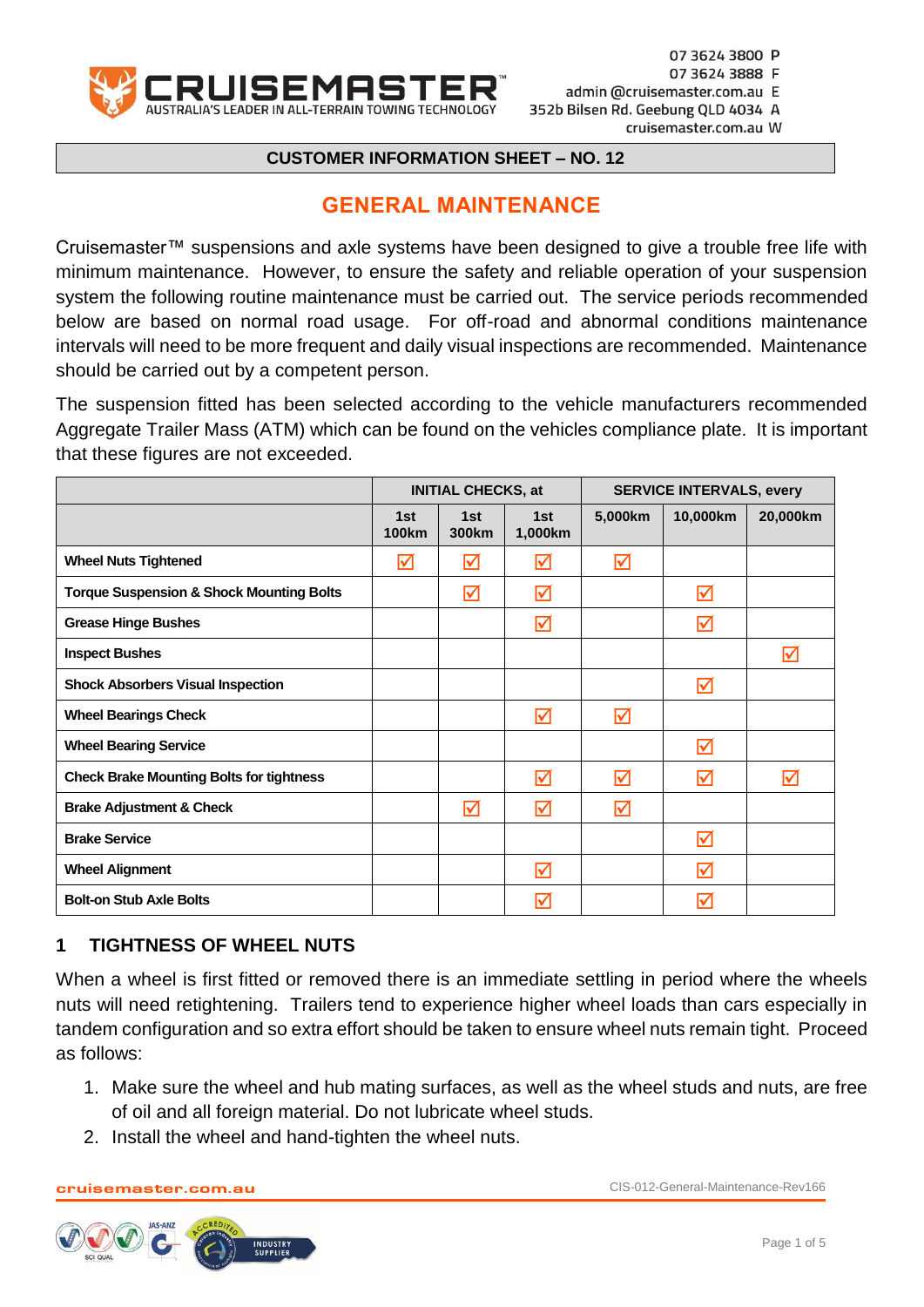- 3. Using a wheel or air wrench, lightly tighten all the wheel nuts, in a criss-cross pattern, until they are snug.
- 4. Lower the vehicle to the ground
- 5. Using a torque wrench, tighten the wheel nuts in a criss-cross pattern to the vehicle manufacturer's torque specification. If no specification is available, use wheel nut torque figures given in Table 3: Recommended Wheel Stud Torque Settings.



# **2 BRAKES**

Brake Adjustment & Check: Adjust brakes (for Electric Brakes refer Customer Information Sheet No 1). Adjust hand brake cable ensuring sufficient slack to accommodate suspension travel.

At recommended intervals, inspect brake linings, check operation, clean and adjust. Replace pads or shoes if necessary. (Electric Brakes refer Customer Information Sheet No 1). On hydraulic systems check condition of brake lines & hoses and check for signs of leaks on calipers and connection points. Check tightness of brake mounting bolts. When replacing brake pads on disc brakes, clean bolt threads, apply high strength Loctite on threads prior to reassembly and torque as specified. If caliper was fitted with lock wire, insert new wire through holes in bolt heads and twist. Ensure wire wraps clockwise around bolts to resist movement in the loosening direction.

## **3 SUSPENSION & SHOCK ABSORBER MOUNTING BOLTS**

Using a torque wrench check all bolts for tightness. Independent A-Frame mounting/hinge bolts, U-Bolts and shock absorber mounting bolts. Required torque settings given in Table 1 and Table 2 below.

45mm Wide Springs - All bolts should be tightened until locked and then backed off until suspension is free to move but not loose.

#### **4 GREASE HINGE BOLTS**

Using grease gun, pump grease through grease nipples until it comes out around the bushes.

#### **5 INSPECTION OF SUSPENSION BUSHES**

Remove bushes, bolts, pins and spindles and inspect. Any parts showing signs of wear should be replaced. Smear a small amount of grease on bushes and outside of pins and spindles prior to reassembly. Torque all bolts in accordance with specifications below, ensuring that new Nylon Insert nuts are fitted where used.

#### **6 SHOCK ABSORBERS**

Visually inspect for leaks, if found shock absorbers must be replaced in pairs. Check mounting bolts for tightness. Correct torque is critical for proper installations and trouble free service – see Table 1

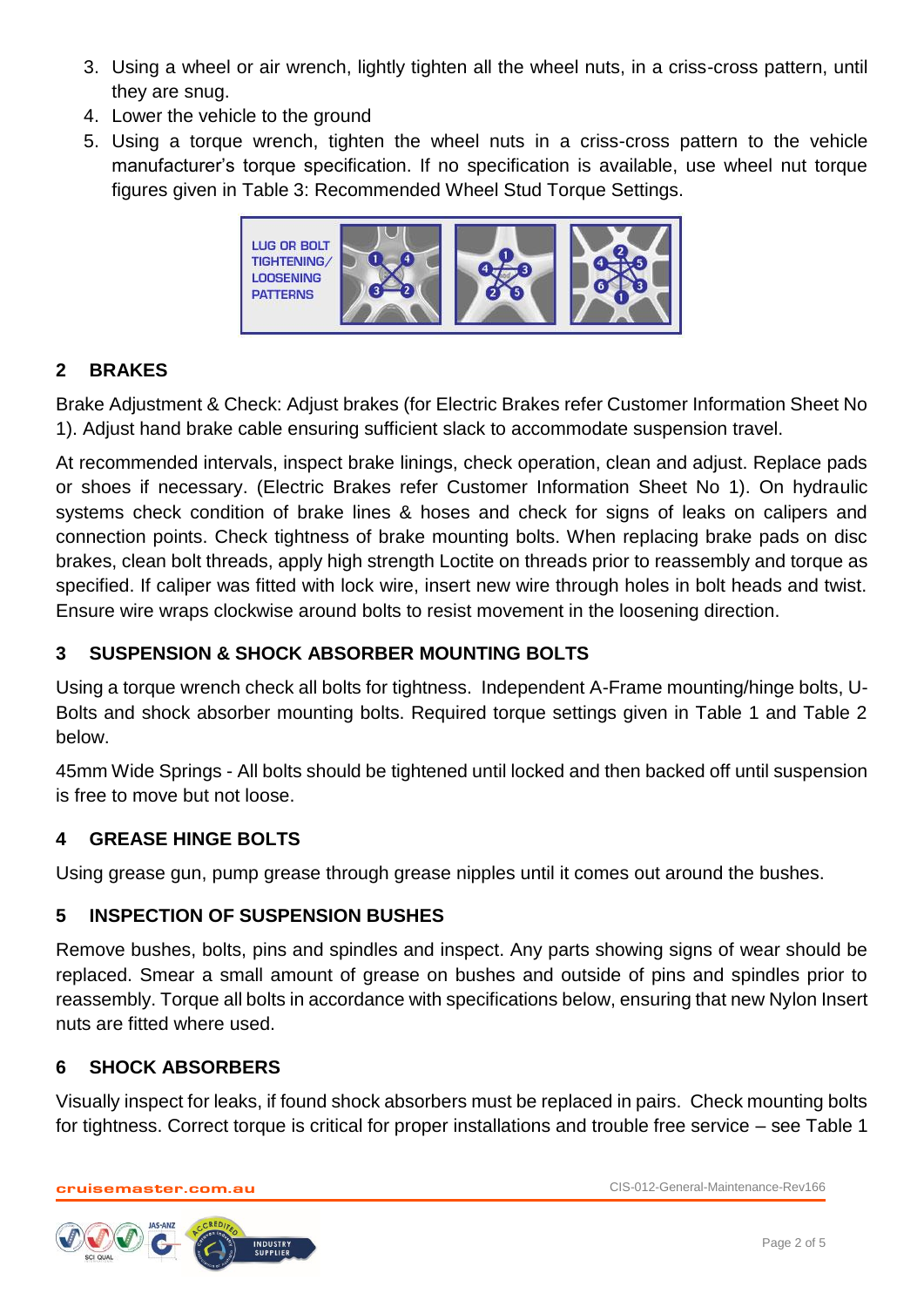and Table 2 below. When vehicle is rocked movement should stop within 3-4 applications. Slight misting of oil on the exterior of the shock absorber is normal and does not indicate a fault.

#### **7 WHEEL BEARINGS**

After first 1,000km: Check for excessive bearing play and adjust if necessary.

Every 6 months or 10,000km: Wheel bearings should be dismantled and inspected. Lubricate with Castrol LMX grease or equivalent and replace bearings if necessary.

#### **8 WHEEL ALIGNMENT**

Visually inspect tyres for abnormal wear. The suspension system is designed to have a small amount of negative camber at full load. Cruisemaster™ independent suspension toe and camber adjustment can be made with the cam mechanisms provided. Adjustment figures will vary depending on vehicle and tyres fitted, please see vehicle manufacture for recommended settings. Generally, front or single axle has slight toe-in, rear axle is straight ahead, and all wheels have 0° to 0.5° negative camber.

#### **9 BOLT-ON STUB AXLES**

Using a torque wrench check all bolt-on stub axle flange bolts for tightness. Required torque settings given in Table 1 below. Inspect general condition of bolts and flanges.

#### **10 RECOMMENDED ASSEMBLY TORQUE**

The torque figures quoted are approximate and are applicable to fasteners in a clean and unlubricated condition, free from rust or corrosion. Correct pre-loading of the bolt resists the effects of fatigue. Providing that the bolt pre-load is greater than the applied load, the fatigue life of the bolt will be infinite.

#### **Always remember that the best method for retaining a nut on a bolt is by proper tightening.**

Technical Data Sheet, Ajax Spurway Fasteners

| Cruisemaster™ Independent Suspension                |                             |                        |  |
|-----------------------------------------------------|-----------------------------|------------------------|--|
| <b>Bolt/Nut Size</b>                                | <b>Application</b>          | <b>Torque</b><br>(N.m) |  |
| M12 Bolts & Nylon Insert<br><b>Nuts</b>             | <b>Shock Absorbers</b>      | 90                     |  |
| M <sub>16</sub> Bolts & Nylon Insert<br><b>Nuts</b> | A-Frame Hinges              | 190                    |  |
| 3/8" UNC Flanged Nut                                | Airbag Mounting Nut         | 25                     |  |
| 3/8" UNC Flanged Bolt                               | <b>Airbag Mounting Bolt</b> | 25                     |  |
| 1/2" U-Bolts & Nylon Insert<br><b>Nuts</b>          | Cruisemaster 1/2" U-Bolts   | 60                     |  |

**Table 1:** Cruisemaster™ Torque Settings

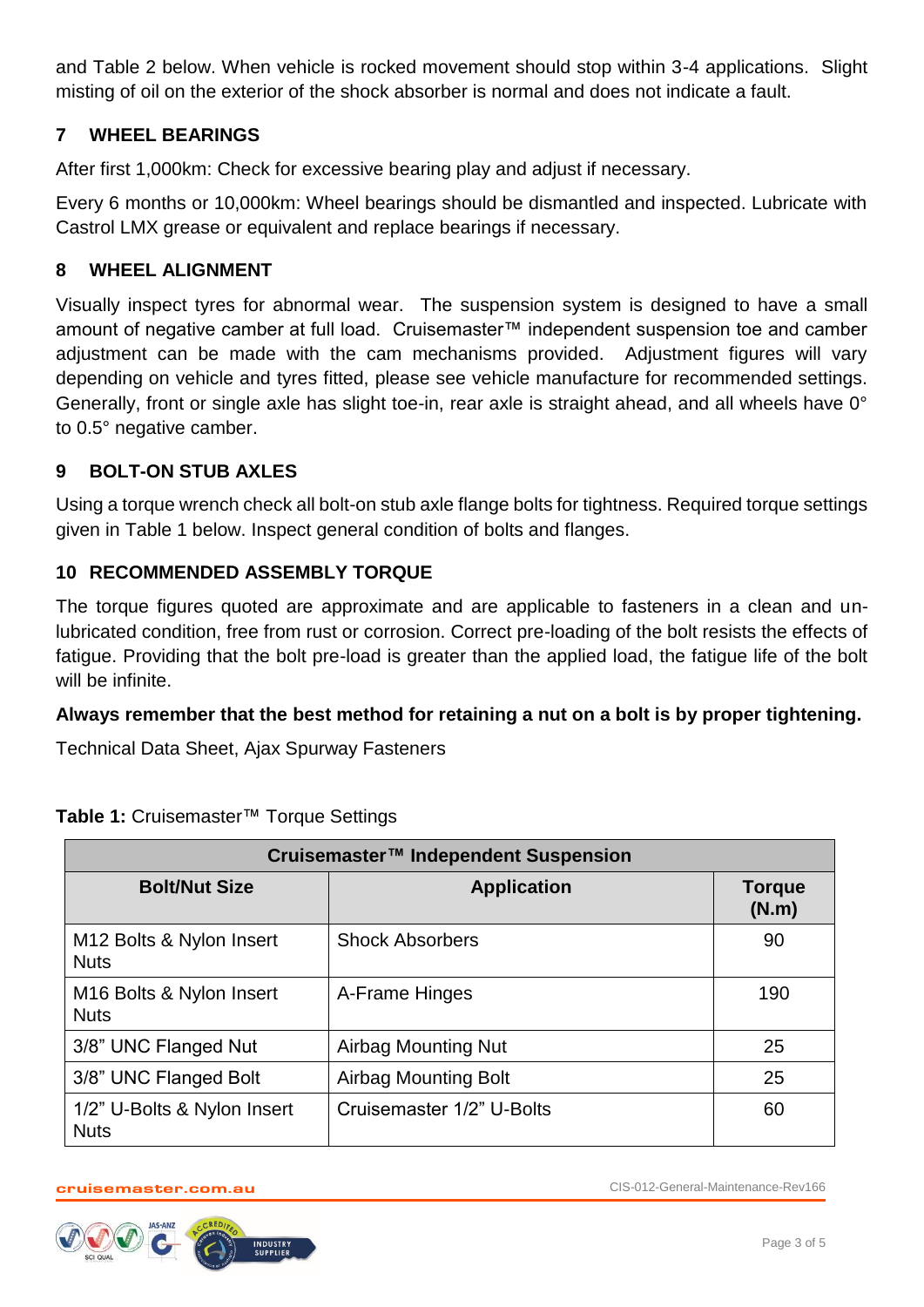| M <sub>16</sub> Bolts & Nylon Insert<br><b>Nuts</b> | Cruisemaster M16 U-Bolts             | 90  |
|-----------------------------------------------------|--------------------------------------|-----|
| 9/16" Bolts & Nylon Insert<br><b>Nuts</b>           | Leaf Suspension - Shackles & Hangers | 100 |
| 3/4" Bolts & Nylon Insert Nuts                      | Leaf Suspension - Rocker Centre      | 200 |
| M <sub>12</sub> Bolts GR <sub>10.9</sub>            | Bolt-on stub axle                    | 120 |
| M11x1.5 Bolt                                        | Disc Brake Caliper Mounting Bolt     | 75  |

## **Table 2:** Ridemaster Torque Settings

| <b>Ridemaster Beam Axle Suspension</b>                |                                                             |                        |  |
|-------------------------------------------------------|-------------------------------------------------------------|------------------------|--|
| <b>Bolt/Nut Size</b>                                  | <b>Application</b>                                          | <b>Torque</b><br>(N.m) |  |
| M <sub>12</sub> Bolts & Nylon Insert<br><b>Nuts</b>   | Shock Absorbers (where fitted)                              | 90                     |  |
| 1/2" U-Bolts & Nylon Insert<br><b>Nuts</b>            | Ridemaster 1/2" U-Bolts                                     | 85                     |  |
| M <sub>16</sub> U-Bolts & Nylon Insert<br><b>Nuts</b> | Ridemaster M16 U-Bolts                                      | 140                    |  |
| 9/16" Bolts & Nylon Insert<br><b>Nuts</b>             | Shackles, Hangers & Fabricated Rocker<br><b>Centre Bolt</b> | 100                    |  |
| 3/4" Bolts & Nylon Insert<br><b>Nuts</b>              | Leaf Suspension - Rocker Centre                             | 200                    |  |

**Table 3:** Maximum Recommended Hub/Drum Stud Torque

Torque figures given here are the maximum allowable for the hub/drum studs supplied by Vehicle Components.

| <b>Stud Size</b> | Grade             | <b>Maximum</b><br><b>Stud Torque</b><br>(N.m) |
|------------------|-------------------|-----------------------------------------------|
| 7/16" UNF        | SAE Grade 8       | 120                                           |
| <b>1/2" UNF</b>  | SAE Grade 8       | 200                                           |
| 9/16" UNF        | SAE Grade 8       | 270                                           |
| 5/8" UNF         | SAE Grade 8       | 375                                           |
| M12x1.5          | <b>Class 10.9</b> | 155                                           |
| M14x1.5          | <b>Class 10.9</b> | 245                                           |

Source: Cold Forged Products